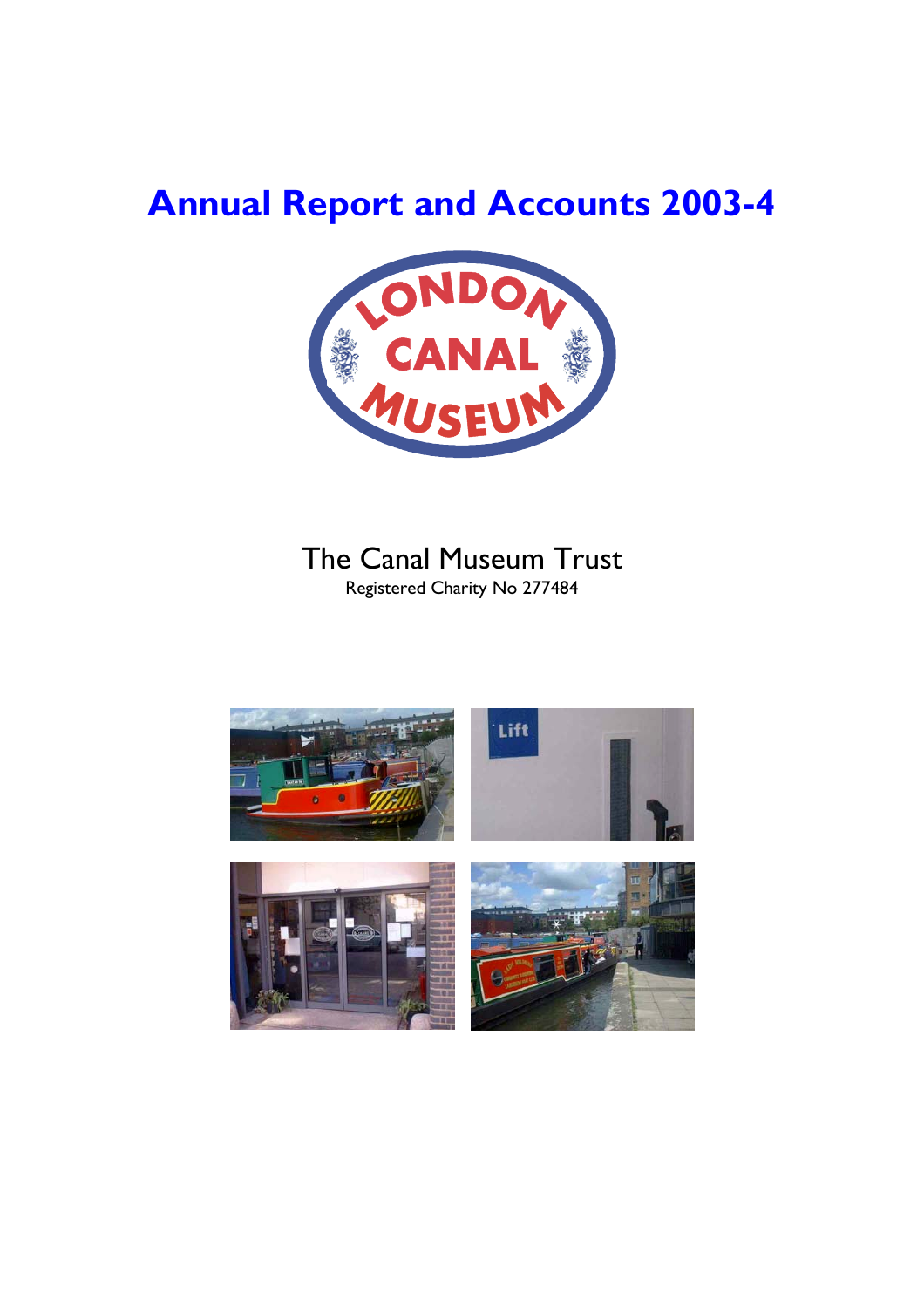## **Annual Report and Accounts 2003-4**

The 2003-4 financial year was another year of substantial progress for the London Canal Museum with major improvements being made to the amenities of the building and preparations being well advanced for the new exhibition *Horse Power* which was constructed on the first floor in the following 2004-5 financial year.

## **Disabled Visitors**

The Trust was delighted to be awarded its largest single grant of recent years, of £52,000 by the Bridge House Estates Trust for improvements to the museum's facilities for disabled visitors. This was accompanied by grants of £15,000 from the Association of London Government, and £3,000 from the ADAPT Trust, a charity working to enhance access to the arts for disabled people. These grants provide the funding for a substantial programme which will the include lighting of display cases, a virtual tour of Coronis's cabin, and an audio tour for the blind, as well as the work described below.

The largest sub-project to be delivered during the year was the construction of a lift from the raised area of the ground floor to the first floor gallery, thus providing full access to all parts of the public area for visitors unable to use the stairs. The lift was a big project in every respect. The total cost was nearly £40,000 made up of the lift assembly, the associated building work, electrical work, and the all-important professional advice and design work that was necessary to ensure that the building's structural strength was not compromised by the creation of a large opening in the first floor. The ground and first floors were constructed of rolled steel joists and concrete in 1904-6 and we are indebted to the architect H. Phelps Drew who made a structure of such robust construction that our builder, 100 years on, struggled to make a hole in it. The work involved the creation of a covered work site behind protective sheeting and generated a good deal of noise and dust, over a period that was difficult for staff and visitors.



The lift proved a great success as soon as it came into use. In addition to wheelchair users we found that a significant number of elderly visitors wished to take advantage of the lift rather than climb the steep flight of stairs to the first floor gallery.

In addition to the lift we made other improvements designed to benefit disabled people, but also helpful to other users of the building. All the staircases were enhanced with additional handrails where needed to provide a handrail on each side of every

staircase. For the visually impaired we installed corduroy pads at the top and base of every staircase to which the public have access. These are a well recognised indication to blind people that a change of level is imminent and can readily be felt on the floor. Colour contrasting nosings have been applied to all our staircases. Those installed on the rear stairs and stairs between the ground floor's two levels have photoluminescent strips which, in the event of a lighting failure, glow in the dark for up to 20 minutes.

The museum's entrance doors were less than helpful to wheelchair users and have been replaced with a set of automatic opening doors. These can be set by staff to open automatically, or to open only from the inside at the push of a button when increased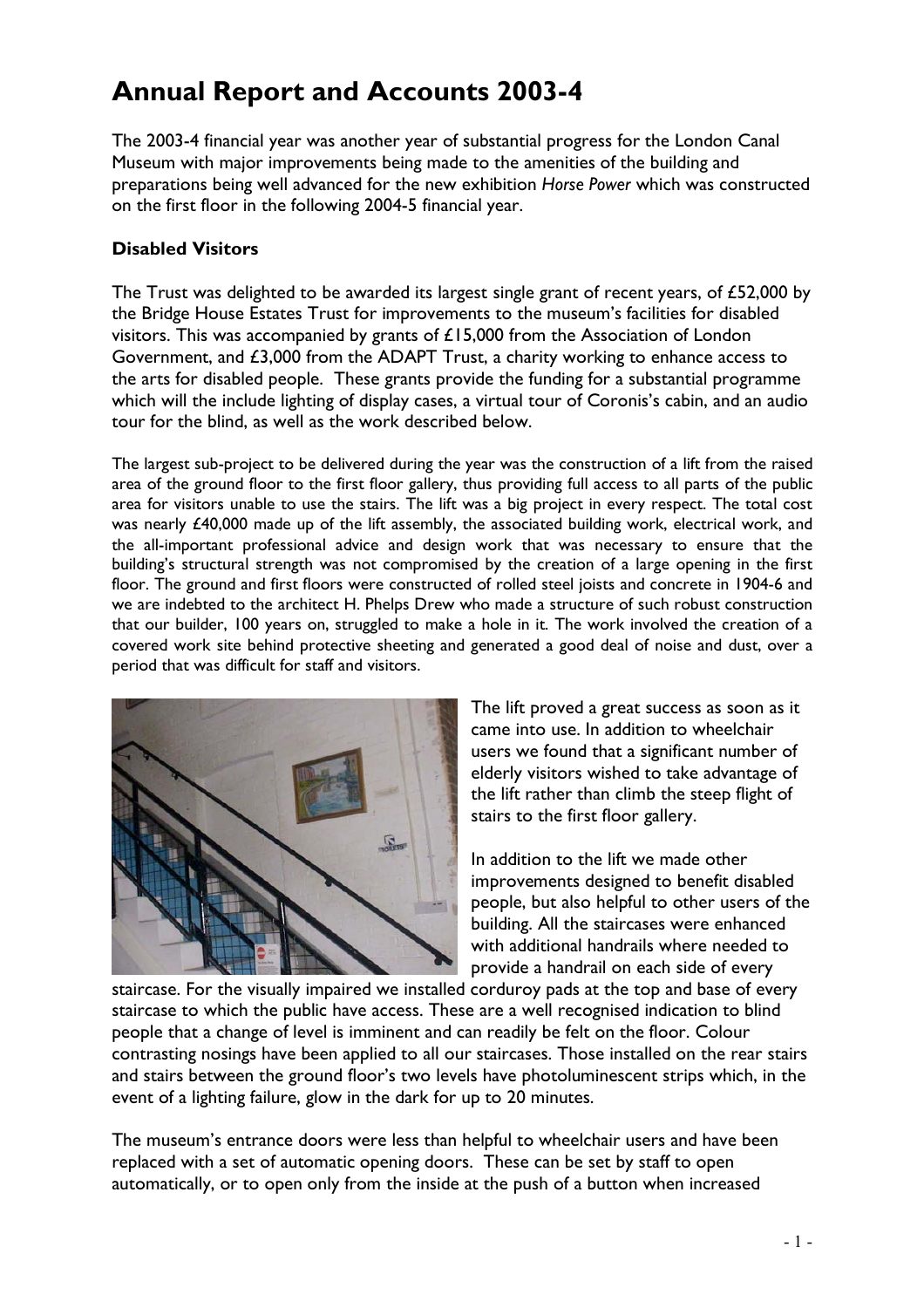security is desired. An interface with the museum's new fire alarm system, mentioned below, causes the doors to open and remain open in the event of fire alarm activation. The museum's website became the first museum site to be given the "See-it-right" award for accessibility from the Royal National Institute of the Blind.

## **Safety and Security**



The museum had an ageing security system and was without a fire alarm. From most parts of the building, escape would be swift and easy, but a fire could have a devastating effect on the building and its heritage, and the collection. An internal review of fire safety concluded that a comprehensive fire detection and alarm system would be of significant value in protecting not only the building's users, but also the building and collection from fire. We were successful in an application to the London Museums Agency for a grant of £4,000 towards this project, the total cost of which was around £9,000. The old security alarm was replaced with a modern

comprehensive fire and security system. It is entirely wireless which means that there is no detraction from the appearance of the building by unsightly cabling. The system includes smoke detection, manual fire alarm call points, and, for those with impaired hearing, flashing red lamps are provided to give warning in the event of fire.

## **Care of Collection**

The museum's Bantam tug is moored in the basin outside as a floating exhibit which we maintain in working order. Boats need their hulls to be treated with preservative regularly and during a spell in dry dock for this purpose we had the hull examined by a marine surveyor. On the recommendations of his report a further period of dry dock maintenance took place in January 2004 when the Trust spent over £4,000 on works to cover parts of the hull with steel plate for its long term protection.

A programme of improvements to the storage and care of the museum's archive collection continued. Early in 2004 an external consultant funded by London Museums Agency (now ALM London) reviewed the museum's work in this area. She made a number of suggestions for future work. The consultant's report referred to the "impressive improvements to storage conditions for its collections of ephemera, journals, and works of art on paper" which had been made.

We were also delighted to be able to appoint a new Curatorial Advisor who is a member of the curatorial staff of the Museum of London. Her expertise and enthusiasm have already proved valuable to the museum.

## **Finance**

The Trust's ordinary income was broadly similar to that of the previous year. Encouraging was the increased income from admission fees which offset a small reduction in the income from venue hire. This was almost all due to a fall in demand for Christmas parties. Shop receipts showed a healthy increase in line with admissions. The donations made to the Canal Museum Keystone Fund showed a slight increase at just over £1,700. This Fund aims to reduce the museum's long term bank loan and, ultimately, to hasten its elimination.

The Trust's accounts show a substantial expenditure on the costs associated with museum hire. In addition to the usual costs of cleaning after private functions and a few minor costs, some £7,277 was spent on the costs of defending planning enforcement action by Islington Council. Most of this was the fees and expenses of planning and accoustic consultants. The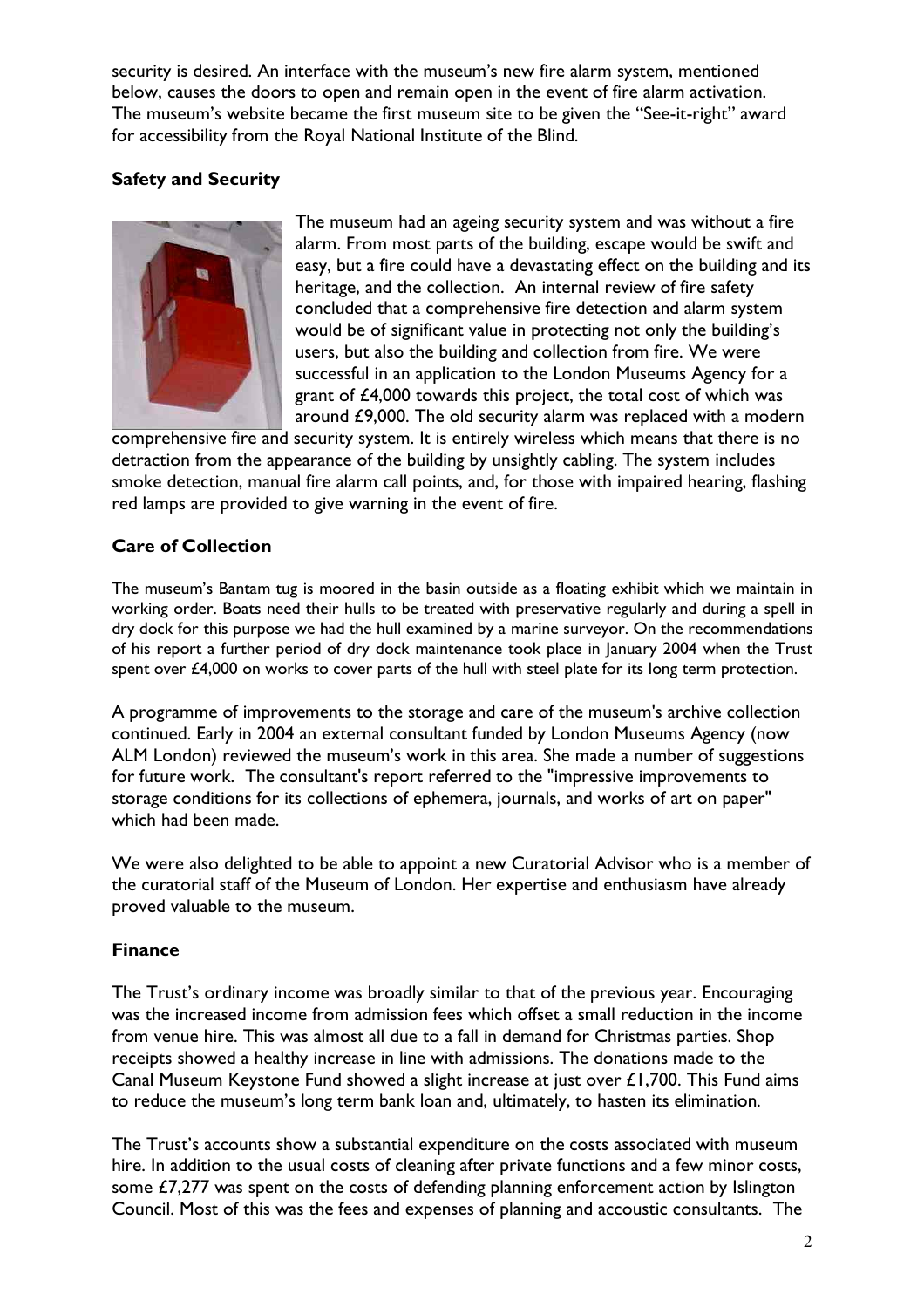issue arose from the Council's different interpretation of the museum's existing planning consent to that of the trustees. An enforcement notice was served which would have ended a major stream of income with potentially very serious consequences. It was therefore necessary to protet the museum's future revenue and initiate an appeal. The matter was unresolved at the end of the financial year but was subsequently concluded by negotiation of a satisfactory agreement.

## **Education**

In the Autmn and Spring our educational work was dominated by our highly successful participation in the "Creative Canals" project. This was a government-funded project in which we were one of the partners, along with the Science Museum, the Ragged School Museum and Beauchamp Lodge Settlement with its floating classroom "Beauchamp". Our contribution to the project was to provide one of the venues and some source material for the content. The teaching was provided by members of the Science Museum staff and was of a very high quality. A typical day would involve nearly 60 primary school pupils dividing their time between activities in the Museum and on "Beauchamp".



The museum's other education work continued with another successful participation in National Science Week, in March 2004. Workshops for local schools used the resources of the museum to teach science and a family day was also held on the Saturday at which there were science demonstrations for all the family to enjoy.

During the summer, a series of "Children's Activity Days" were held with a range of activities for children

and their parents during the school holidays including boat trips and model making.

The museum's website was expanded with a variety of online learning resources and became part of the National Grid for Learning.

## **Exhibition Development**

During the year to 31st March 2004 a great deal of work was put into the planning of a refurbishment of the first floor and the creation of a new exhibition entitled Horse Power. A full sized horse model was planned and a new display case ordered for a new exhibition of veterinary artifacts.

Grants listed in the appendix were received from a number of grant making trusts towards this project. The successful implementation of this work took place early in the following financial year and will feature in next year's report.

The museum continued to develop steadily and built the foundations in 2003-4 for further progress in 2004-5. It continued to rely on the services of a small and dedicated number of volunteers to whom the Trustees are most grateful for their essential support.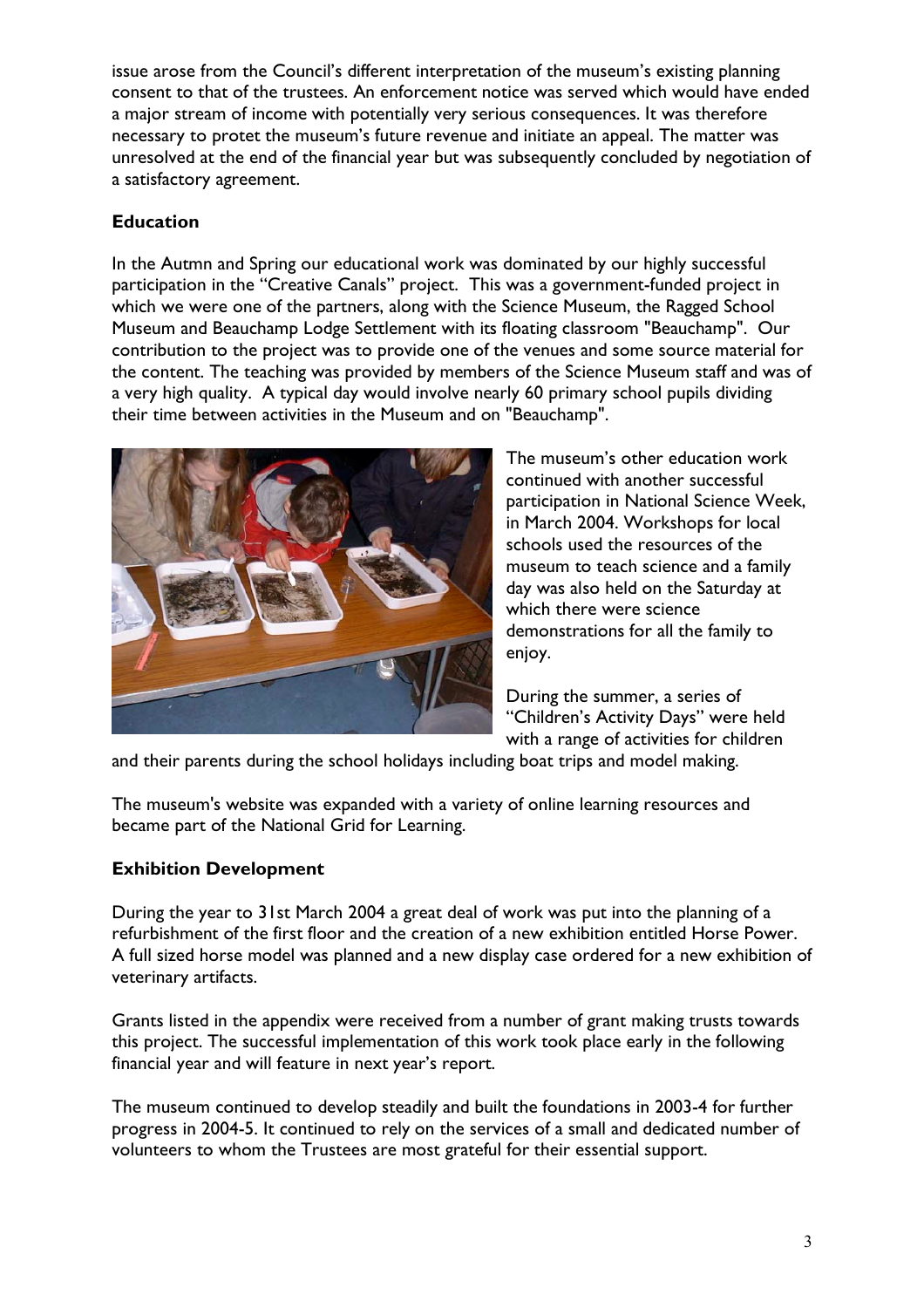## **CHARITY REGISTERED NUMBER:277484**

## **THE CANAL MUSEUM TRUST**

### **ACCOUNTS**

## **FOR THE YEAR ENDED 31 MARCH 2004**

#### **CONTENTS**

|                                      | Page        |
|--------------------------------------|-------------|
| Legal and administrative information | a           |
| Examiners report                     | b           |
| <b>Balance</b> sheet                 | $\mathbf c$ |
| Statement of financial activities    | d           |
| Schedule of movement in funds        | e           |
| <b>Notes</b>                         |             |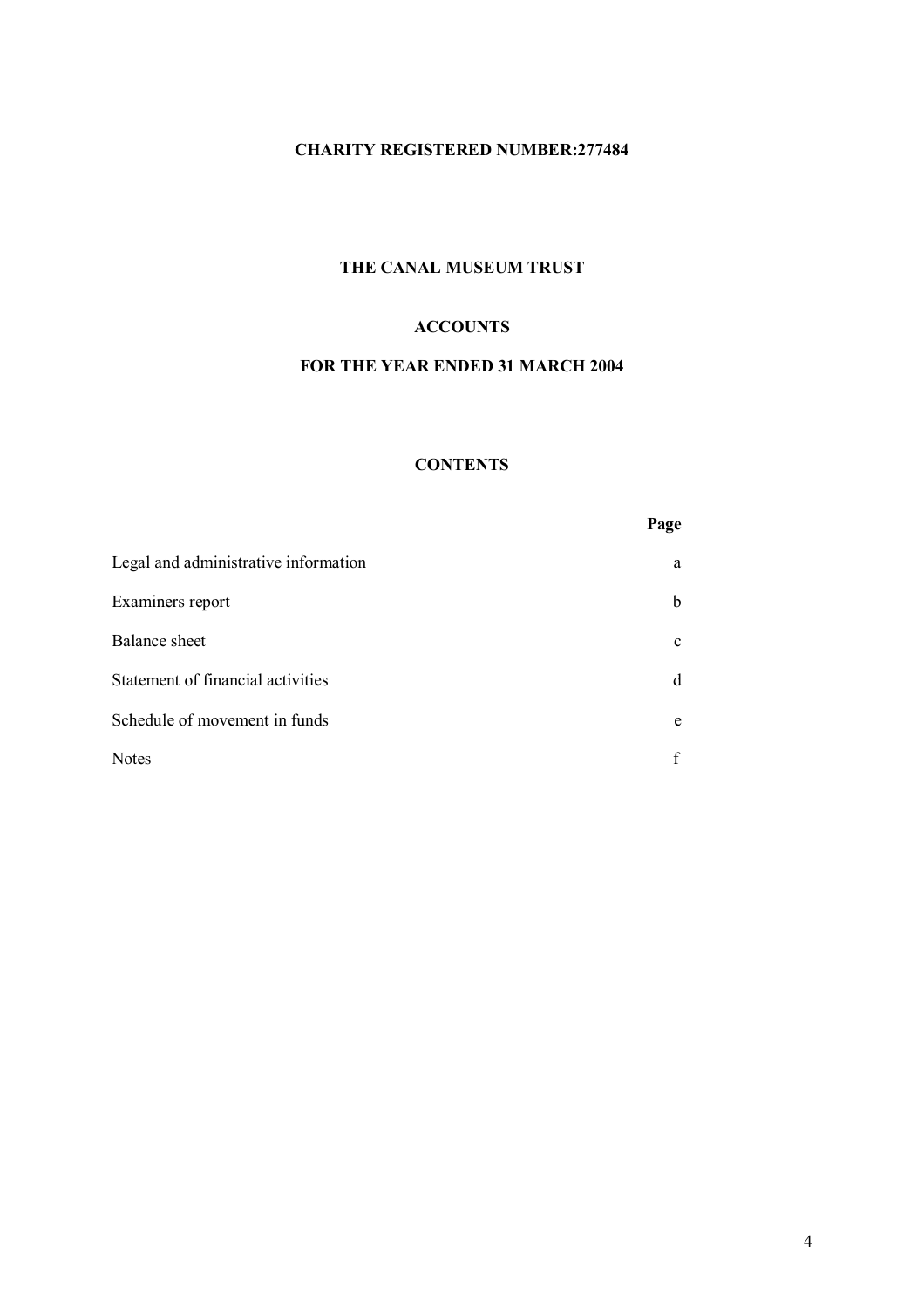## **LEGAL AND ADMINISTRATIVE INFORMATION**

#### **AS AT 31 MARCH 2004**

| <b>Registered Charity Number:</b> | 277484                                                                                                 |
|-----------------------------------|--------------------------------------------------------------------------------------------------------|
| Chairman:                         | M Sach                                                                                                 |
| Treasurer:                        | M Sach                                                                                                 |
| <b>Trustees:</b>                  | T Lewis<br>M Sach<br>R Squires<br>M Tucker<br>A Ward<br>V Pinder<br>W Davidson<br>M Stevens            |
| Secretary:                        | T Lewis                                                                                                |
| <b>Address:</b>                   | 12-13 New Wharf Road<br>London<br><b>N1 9RT</b>                                                        |
| <b>Accountants:</b>               | SBM & Co.<br><b>Chartered Accountants</b><br>117 Fentiman Road<br>Vauxhall<br>London<br><b>SW8 1JZ</b> |
| <b>Bankers:</b>                   | Coutts & Co<br>440 Strand<br>London<br>WC2R 0QS                                                        |
| <b>Solicitors:</b>                | Farrer & Co<br>66 Lincoln's Inn Fields<br>London<br>WC2A 3LH                                           |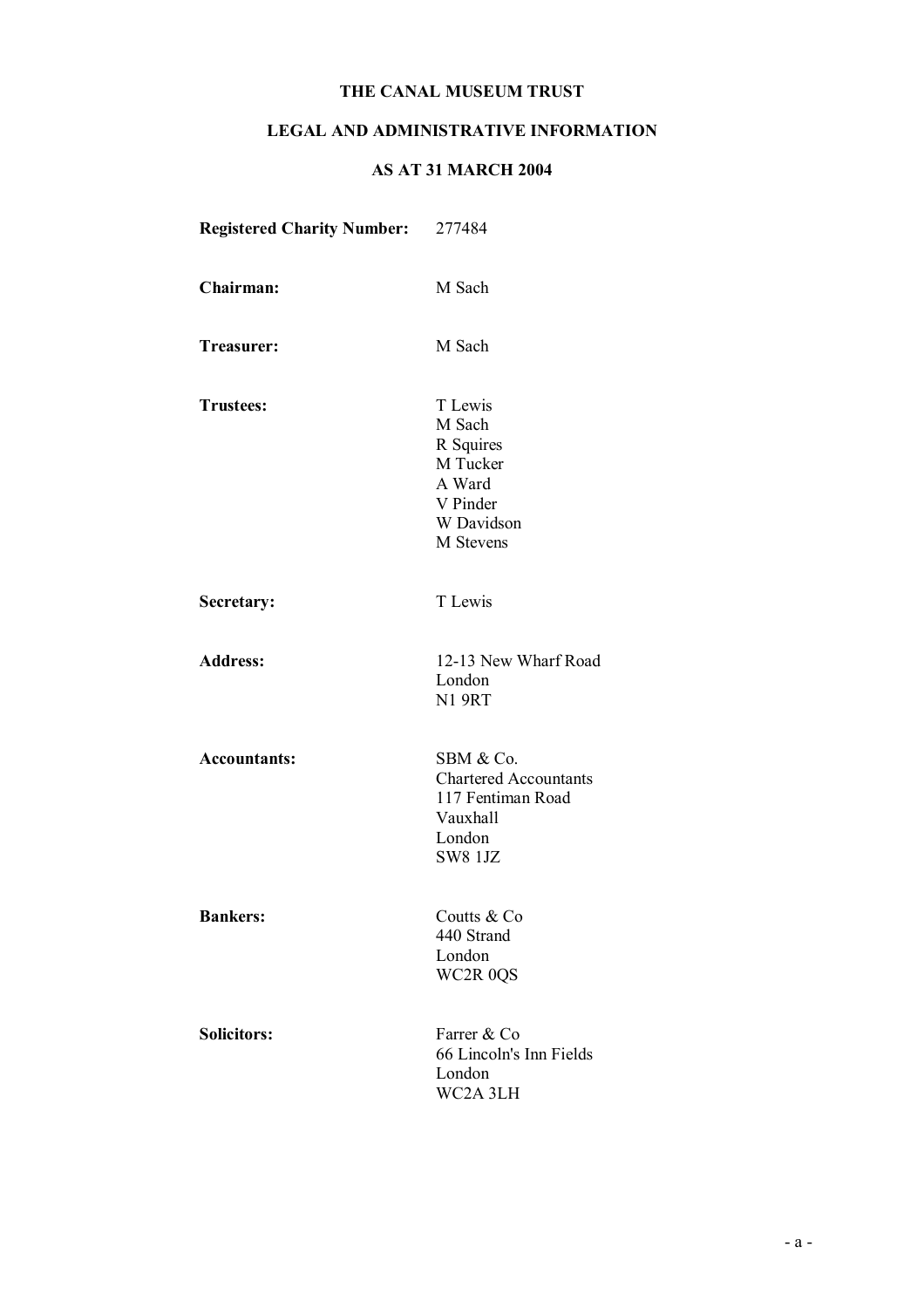#### **INDEPENDENT EXAMINER'S REPORT**

#### **TO THE TRUSTEES OF THE CANAL MUSEUM TRUST**

#### **FOR THE YEAR ENDED 31 MARCH 2004**

We report on the accounts of the charity, set out on pages c to j.

#### **Respective responsibilities of the Trustees and examiner**

As the charity's trustees you are responsible for the preparation of the accounts; you consider that the audit requirement of section 43(2) of the Charities Act 1993(the Act) does not apply.

It is our responsibility to:

- Examine the accounts (under section  $43(3)(a)$  of the 1993 Act);
- Follow the procedures specified in the General Directions given by the Charity Commissioners under section 43(7)(b) of the Act; and
- State whether particular matters have come to our attention.

#### **Basis of independent examiner's report**

Our examination was carried out in accordance with the General Directions given by the Charity Commissioners. An examination includes a review of the accounting records kept by the charity and a comparison of the accounts presented with those records. It also includes consideration of any unusual items or disclosures in the accounts, and seeking explanations from you as trustees concerning any such matters. The procedures undertaken do not provide all the evidence that would be required in an audit, and consequently we do not express an audit opinion on the view given by the accounts.

#### **Independent examiner's statement**

In connection with our examination, no matter has come to our attention:

- 1. Which gives us reasonable cause to believe that in any material respect the requirements:
	- to keep accounting records in accordance with section 41 of the 1993 Act; and
	- to prepare accounts which accord with the accounting records and comply with the accounting requirements of the 1993 Act.

have not been met; or which, in our opinion,

2. Attention should be drawn in order to enable an understanding of the accounts to be reached.

 $SBM & Co$  Date Chartered Accountants Registered Auditors 117 Fentiman Road Vauxhall London SW8 1JZ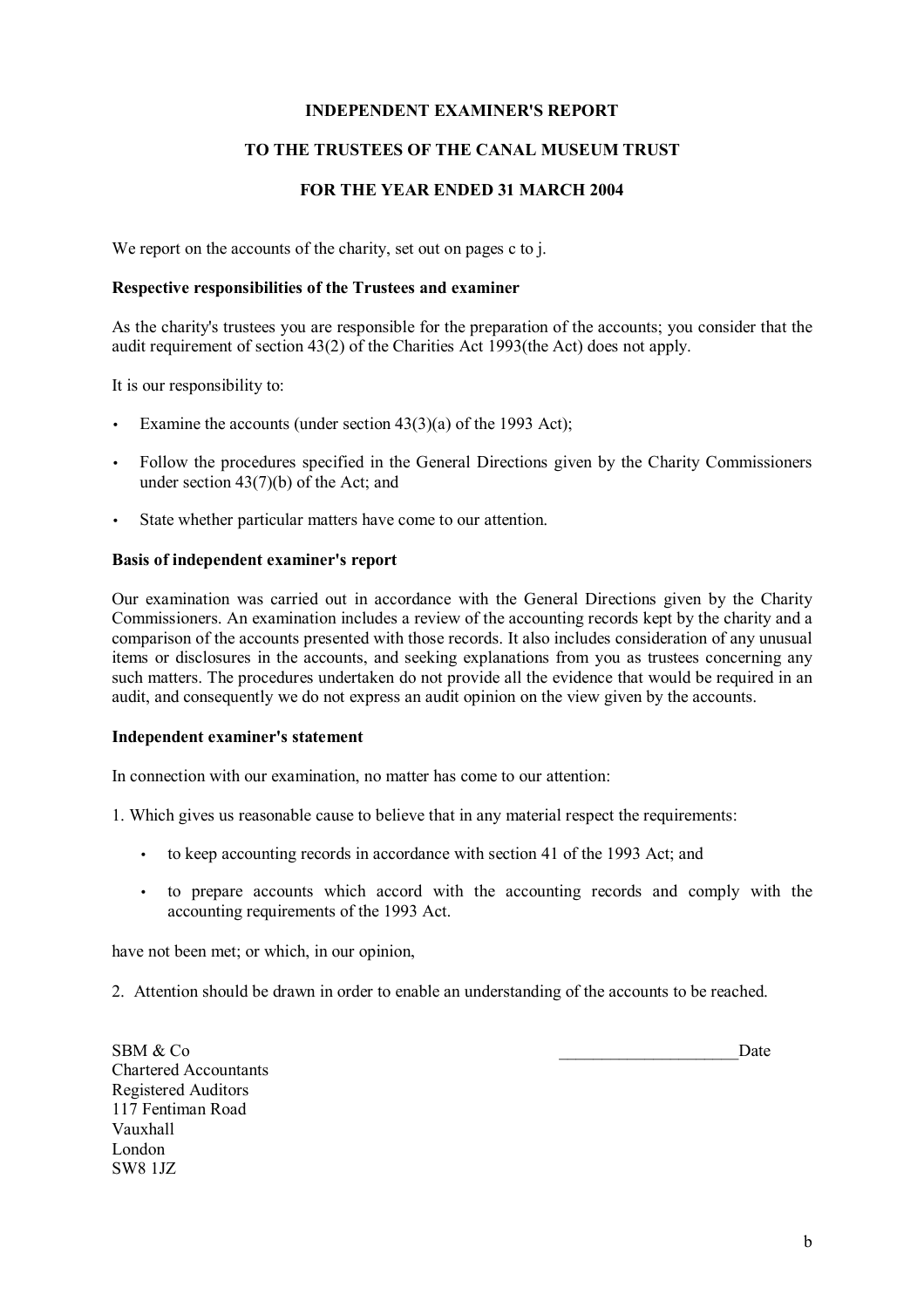## **BALANCE SHEET**

#### **AT 31 MARCH 2004**

|                                                         | <b>Note</b>    | 2004                 |           |        | 2003      |  |
|---------------------------------------------------------|----------------|----------------------|-----------|--------|-----------|--|
|                                                         |                | $\pmb{\mathfrak{L}}$ | £         | £      | £         |  |
| <b>Current assets</b>                                   |                |                      |           |        |           |  |
| <b>Stocks</b>                                           | 3              | 8,190                |           | 8,135  |           |  |
| Debtors                                                 | $\overline{4}$ | 4,611                |           | 293    |           |  |
| <b>Bank Accounts</b>                                    |                | 41,800               |           | 18,148 |           |  |
|                                                         |                | 54,601               |           | 26,576 |           |  |
| <b>Creditors</b><br>Amounts falling due within one year | 5              | 15,069               |           | 7,838  |           |  |
| <b>Net current assets</b>                               |                |                      | 39,532    |        | 18,738    |  |
| <b>Total assets less current liabilities</b>            |                |                      | 39,532    |        | 18,738    |  |
| <b>Creditors</b>                                        |                |                      |           |        |           |  |
| Amounts falling due after more than one year 5          |                |                      | (39, 463) |        | (47, 247) |  |
| <b>Net liabilities</b>                                  |                |                      | 69        |        | (28, 509) |  |
|                                                         |                |                      |           |        |           |  |
| <b>Capital funds</b>                                    |                |                      |           |        |           |  |
| Restricted funds                                        |                |                      |           |        | 29        |  |
| Unrestricted funds                                      |                |                      | 69        |        | (28, 538) |  |
| <b>Total funds</b>                                      |                |                      | 69        |        | (28, 509) |  |
|                                                         |                |                      |           |        |           |  |

Approved by the board of trustees on\_\_\_\_\_\_\_\_\_\_\_\_\_\_\_\_\_ and signed on its behalf

M Sach - Chairman

T Lewis - Secretary

The annexed notes form part of these financial statements.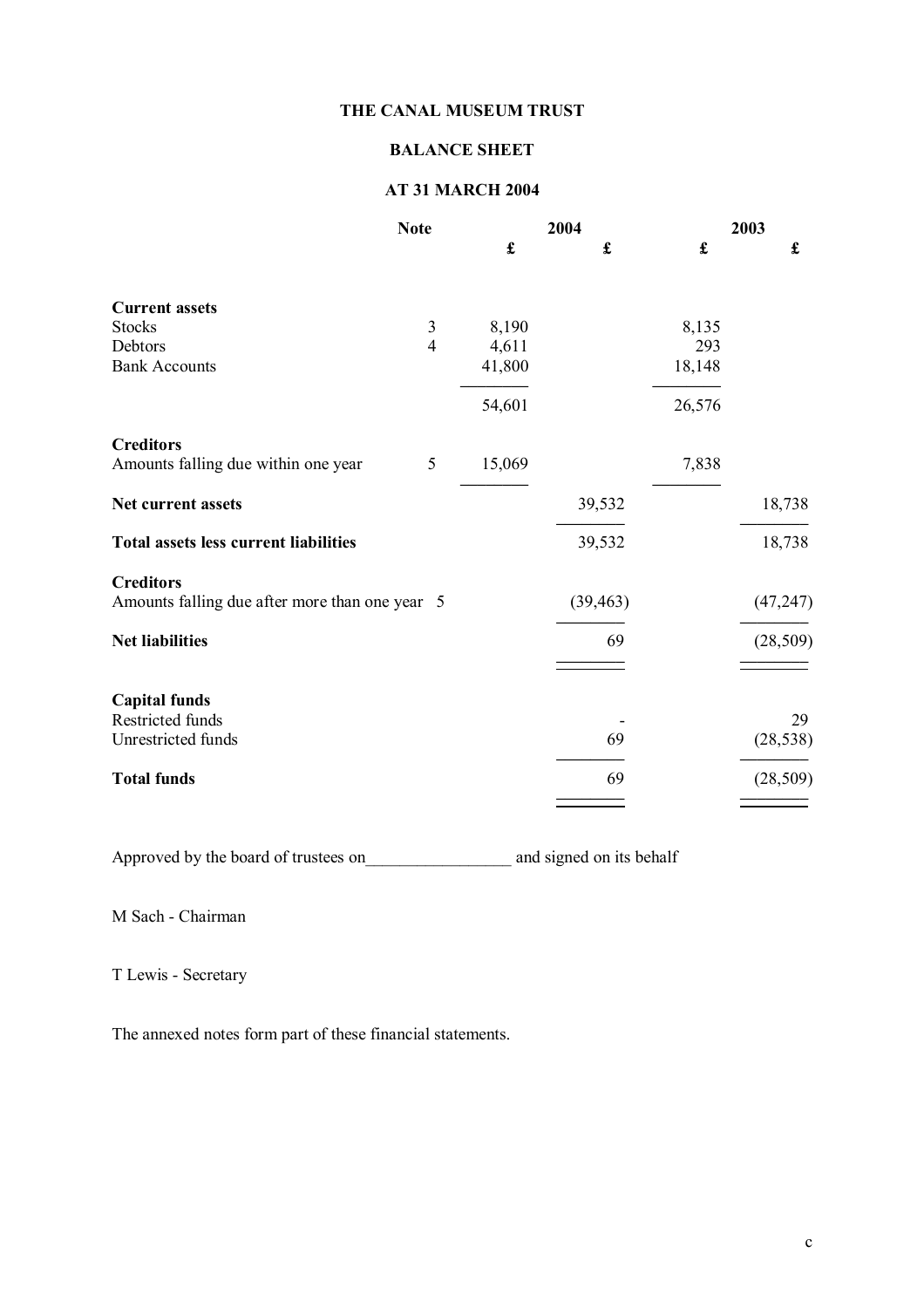## **STATEMENT OF FINANCIAL ACTIVITIES**

#### **FOR THE YEAR ENDED 31 MARCH 2004**

|                                                                           | Unrest'd<br><b>Funds</b><br>£ | Rest'd<br><b>Income</b><br><b>Funds</b><br>£ | <b>Total</b><br><b>Funds</b><br>2004<br>£ | <b>Total</b><br><b>Funds</b><br>2003<br>$\mathbf f$ |
|---------------------------------------------------------------------------|-------------------------------|----------------------------------------------|-------------------------------------------|-----------------------------------------------------|
| Incoming resources (Note 6)                                               |                               |                                              |                                           |                                                     |
| Donations, legacies $&$ similar<br>incoming resources                     | 99,638                        | 1,754                                        | 101,392                                   | 6,991                                               |
| Incoming Resources from operating<br>activities of the charity:           |                               |                                              |                                           |                                                     |
| Activities for generating<br>funds                                        | 65,769                        |                                              | 65,769                                    | 60,474                                              |
| Investment income                                                         | 293                           | 1                                            | 294                                       | 167                                                 |
| <b>Total incoming resources</b>                                           | 165,700                       | 1,755                                        | 167,455                                   | 67,632                                              |
| <b>Resources expended</b>                                                 |                               |                                              |                                           |                                                     |
| Costs of generating funds (Note 7)                                        | 26,004                        |                                              | 26,004                                    | 12,661                                              |
| Charitable expenditure:                                                   |                               |                                              |                                           |                                                     |
| Costs of activities in furtherance of<br>the charity's objects (Note 8)   | 102,504                       |                                              | 102,504                                   | 34,762                                              |
| Support costs (Note 9)                                                    | 9,174                         |                                              | 9,174                                     | 9,335                                               |
| Resources expended on managing and<br>administering the charity (Note 10) | 1,195                         |                                              | 1,195                                     | 1,379                                               |
| <b>Total resources expended</b>                                           | 138,877                       | $\overline{\phantom{0}}$                     | 138,877                                   | 58,137                                              |
| Net movement in funds                                                     | 26,823                        | 1,755                                        | 28,578                                    | 9,495                                               |
| Gross transfers between funds (Note 5)                                    | 1,784                         | (1,784)                                      |                                           |                                                     |
| <b>Total funds brought forward</b>                                        | (28, 538)                     | 29                                           | (28, 509)                                 | (38,004)                                            |
| <b>Total funds carried forward</b>                                        | 69                            |                                              | 69                                        | (28, 509)                                           |
|                                                                           |                               |                                              |                                           |                                                     |

Details of Incoming resources and resources used are given in the notes to the financial statements.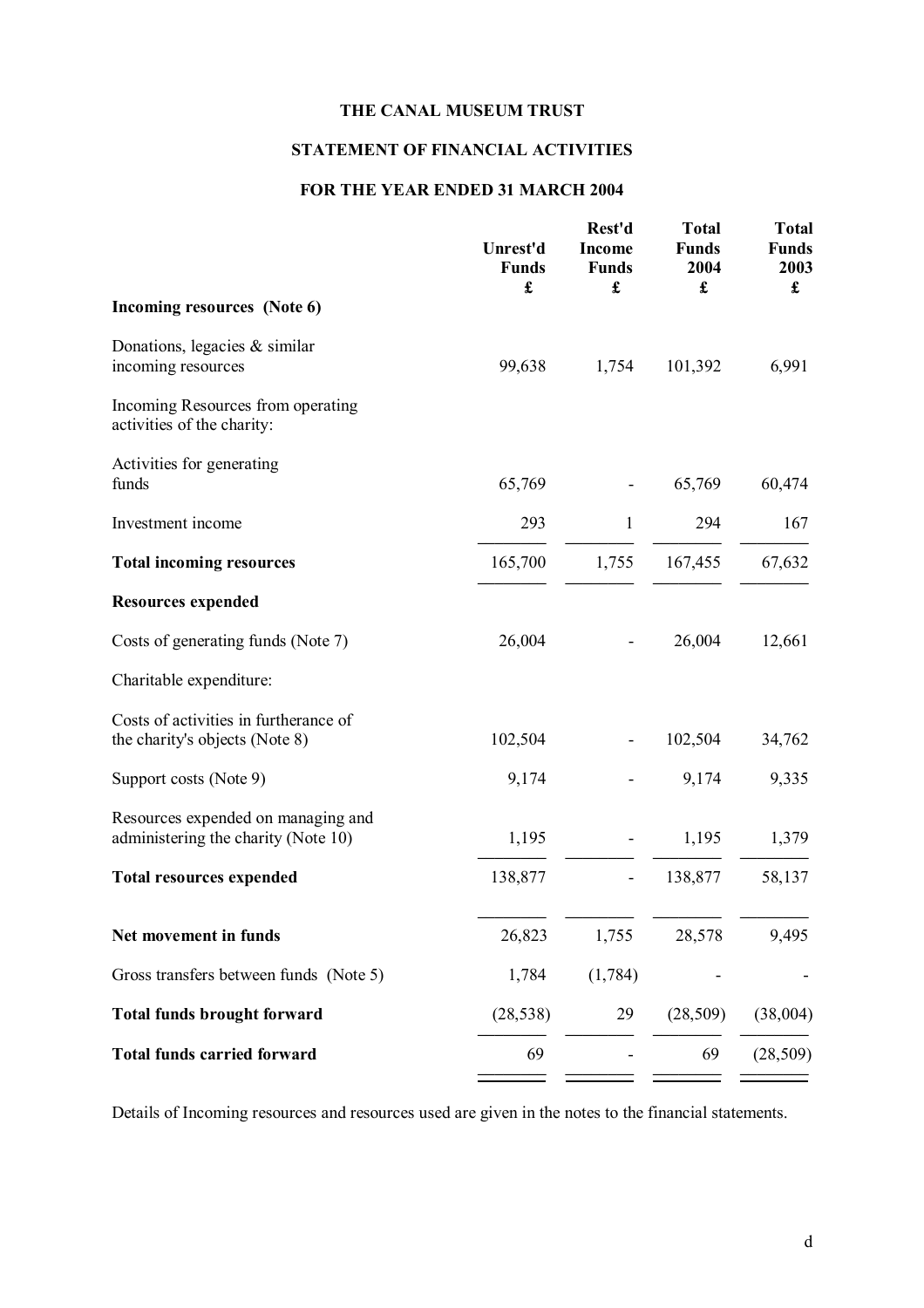## **STATEMENT OF FINANCIAL ACTIVITIES**

#### **DETAILED ANALYSIS OF MOVEMENTS IN FUNDS**

#### **FOR THE YEAR ENDED 31 MARCH 2004**

|                                     | 2004      |    |          | 2003      |
|-------------------------------------|-----------|----|----------|-----------|
|                                     | £         | £  | £        | £         |
| <b>General fund</b>                 |           |    |          |           |
| Balance brought forward             | (28, 538) |    | (38,004) |           |
| Surplus for the year                | 26,823    |    | 7,940    |           |
| Transfer from Keystone fund         | 1,784     |    | 1,526    |           |
|                                     |           | 69 |          | (28, 538) |
| <b>Canal Museum Keystone Fund</b>   |           |    |          |           |
| Balance brought forward             | 29        |    |          |           |
| Donations                           | 1,755     |    | 1,555    |           |
| Transfer to general fund            | (1,784)   |    | (1,526)  |           |
|                                     |           |    |          | 29        |
| <b>Total funds at 31 March 2004</b> |           | 69 |          | (28, 509) |
|                                     |           |    |          |           |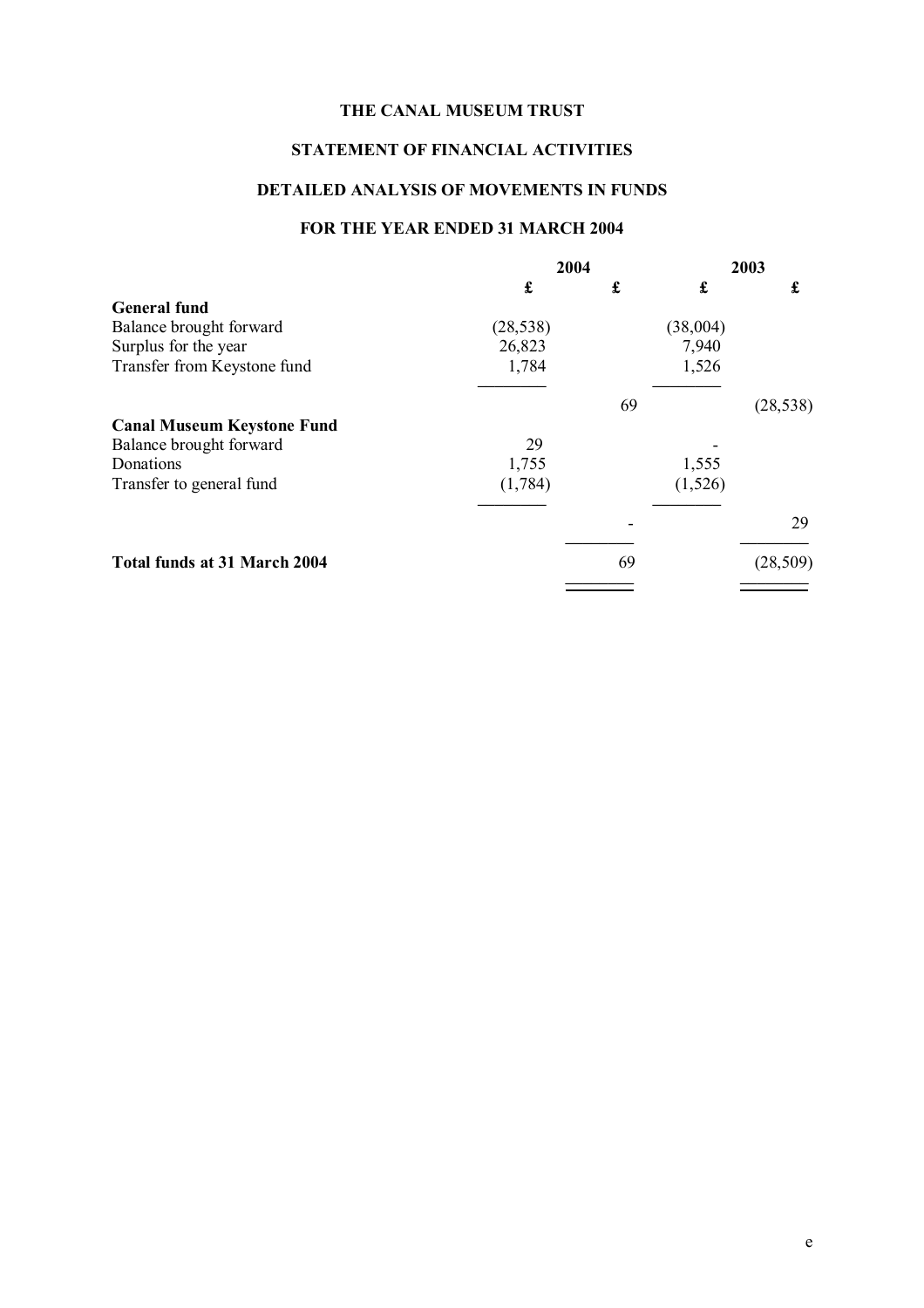#### **NOTES TO THE FINANCIAL STATEMENTS**

#### **FOR THE YEAR ENDED 31 MARCH 2004**

#### 1. **Accounting policies**

The accounts have been prepared under the historical cost convention.

#### **Turnover**

Income represents amounts receivable.

#### **Stocks**

Stocks are valued at the lower of cost and net realisable value after making due allowance for obsolete and slow moving stocks.

#### 2. **Historic and inalienable asset.**

The Canal Museum Trust owns the freehold property in which the London Canal Museum is situated. In the absence of a professional valuation, the costs of obtaining which the trustees consider would outweigh the benefits to the Trust, the freehold property has not been capitalised in the financial statements.

In addition, the museums artifacts, exhibition materials and fittings are not capitalised but written off to income and expenditure in the year of purchase.

#### 3. **Stocks**

|            | 2004<br>£ | 2003<br>£ |
|------------|-----------|-----------|
| Shop stock | 8,190     | 8,135     |
|            |           |           |

#### 4. **Debtors and prepayments**

Amounts falling due within one year:

|                            | 2004<br>£      | 2003<br>£ |
|----------------------------|----------------|-----------|
| Debtors<br>VAT recoverable | 1,491<br>3,120 | 293<br>۰  |
|                            | 4,611          | 293       |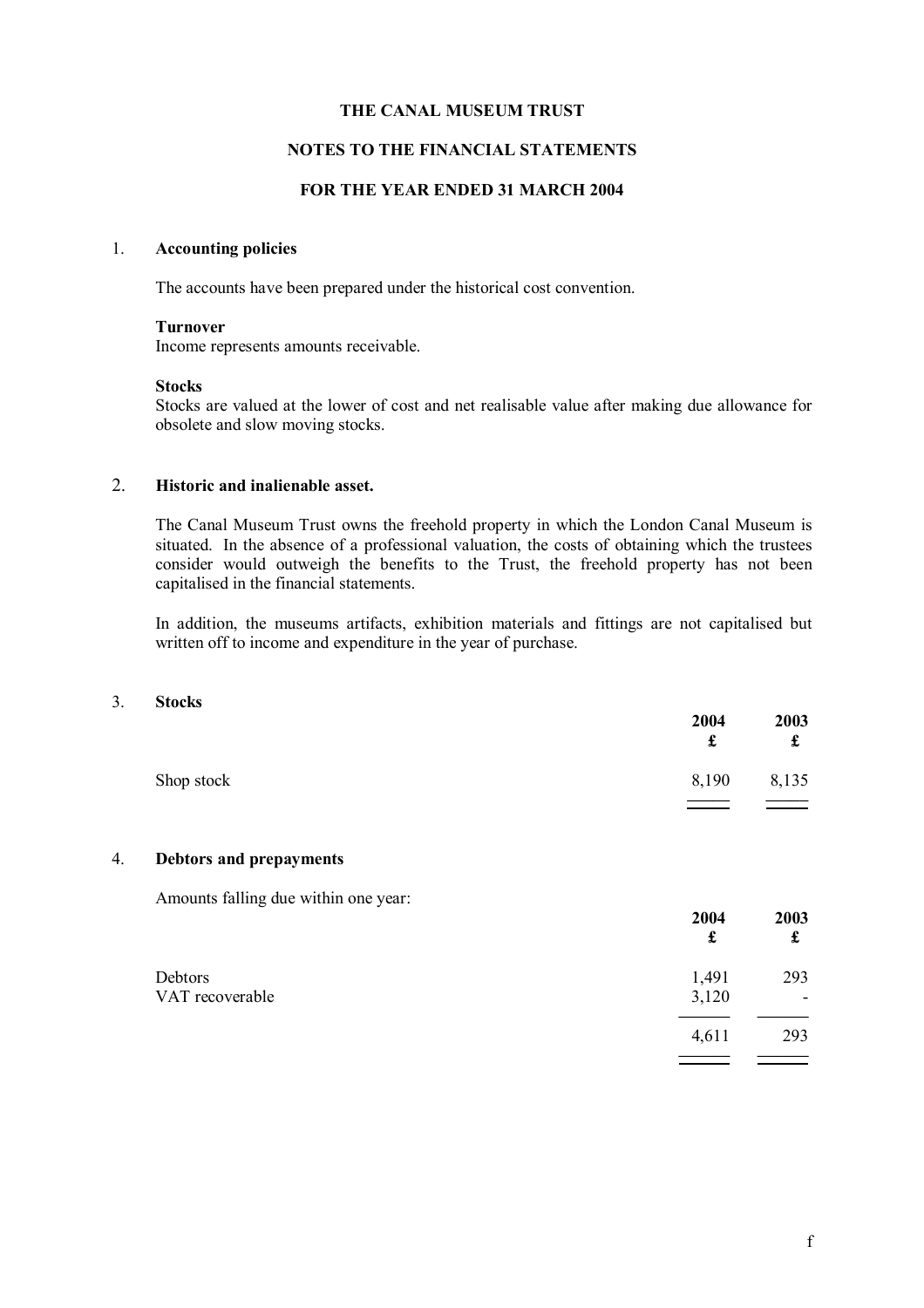#### **NOTES TO THE FINANCIAL STATEMENTS** (Continued)

#### **FOR THE YEAR ENDED 31 MARCH 2004**

#### 5. **Creditors**

Amounts falling due within one year:-

|                                                | 2004<br>£ | 2003<br>£ |
|------------------------------------------------|-----------|-----------|
| Value added tax                                |           | 1,087     |
| Bank loan                                      | 6,000     | 6,000     |
| Accruals and deferred Income                   | 9,069     | 751       |
|                                                | 15,069    | 7,838     |
| Amounts falling due after more than one year:- |           |           |
| <b>Bank loans</b>                              | 25,418    | 33,202    |
| Other creditors                                | 14,045    | 14,045    |
|                                                | 39,463    | 47,247    |
|                                                |           |           |

The charity has made total bank loan repayments of £7,784 in the year (2003: £7,801). The Keystone fund contributed £1,784 (2003: £1,526) towards the repayment and this is shown as a transfer between the funds in the Statement of Financial Activities.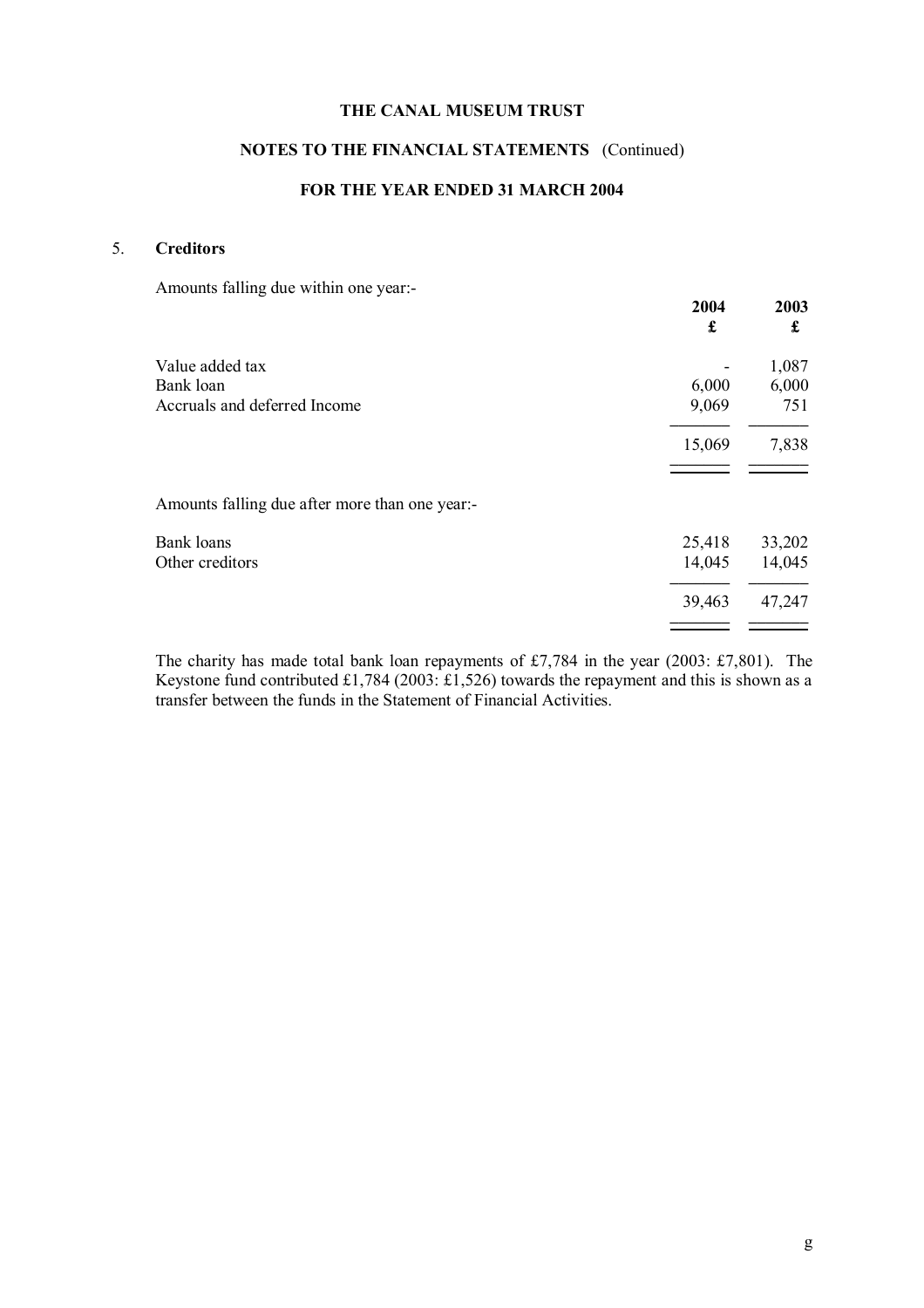## **NOTES TO THE FINANCIAL STATEMENTS** (Continued)

## **FOR THE YEAR ENDED 31 MARCH 2004**

## 6. **Incoming resources**

| 2004    | 2004                                                                                        | 2003                                      |
|---------|---------------------------------------------------------------------------------------------|-------------------------------------------|
|         |                                                                                             | £                                         |
|         |                                                                                             |                                           |
|         |                                                                                             |                                           |
|         |                                                                                             | 2,417                                     |
|         |                                                                                             | 719                                       |
|         |                                                                                             | 2,300                                     |
|         | 99,638                                                                                      | 5,436                                     |
|         |                                                                                             |                                           |
|         |                                                                                             | 1,555                                     |
|         |                                                                                             | 6,991                                     |
|         |                                                                                             |                                           |
|         |                                                                                             |                                           |
| 18,285  |                                                                                             | 15,835                                    |
| 9,306   |                                                                                             | 7,598                                     |
|         |                                                                                             | 4,684                                     |
|         |                                                                                             | 31,925                                    |
|         |                                                                                             | 432                                       |
|         |                                                                                             |                                           |
|         | 65,769                                                                                      | 60,474                                    |
|         |                                                                                             |                                           |
| 293     |                                                                                             | 167                                       |
|         |                                                                                             |                                           |
|         |                                                                                             |                                           |
|         |                                                                                             |                                           |
|         |                                                                                             | 167                                       |
|         | 167,455                                                                                     | 67,632                                    |
|         |                                                                                             |                                           |
|         |                                                                                             |                                           |
|         |                                                                                             | 2003                                      |
|         |                                                                                             | £                                         |
| 8,135   |                                                                                             | 6,800                                     |
| 11,842  |                                                                                             | 11,820                                    |
| (8,190) |                                                                                             | (8, 135)                                  |
|         |                                                                                             |                                           |
| 14,217  |                                                                                             | 2,176                                     |
|         | £<br>2,329<br>560<br>96,749<br>4,899<br>27,569<br>310<br>5,400<br>$\mathbf{1}$<br>2004<br>£ | £<br>1,754<br>101,392<br>294<br>2004<br>£ |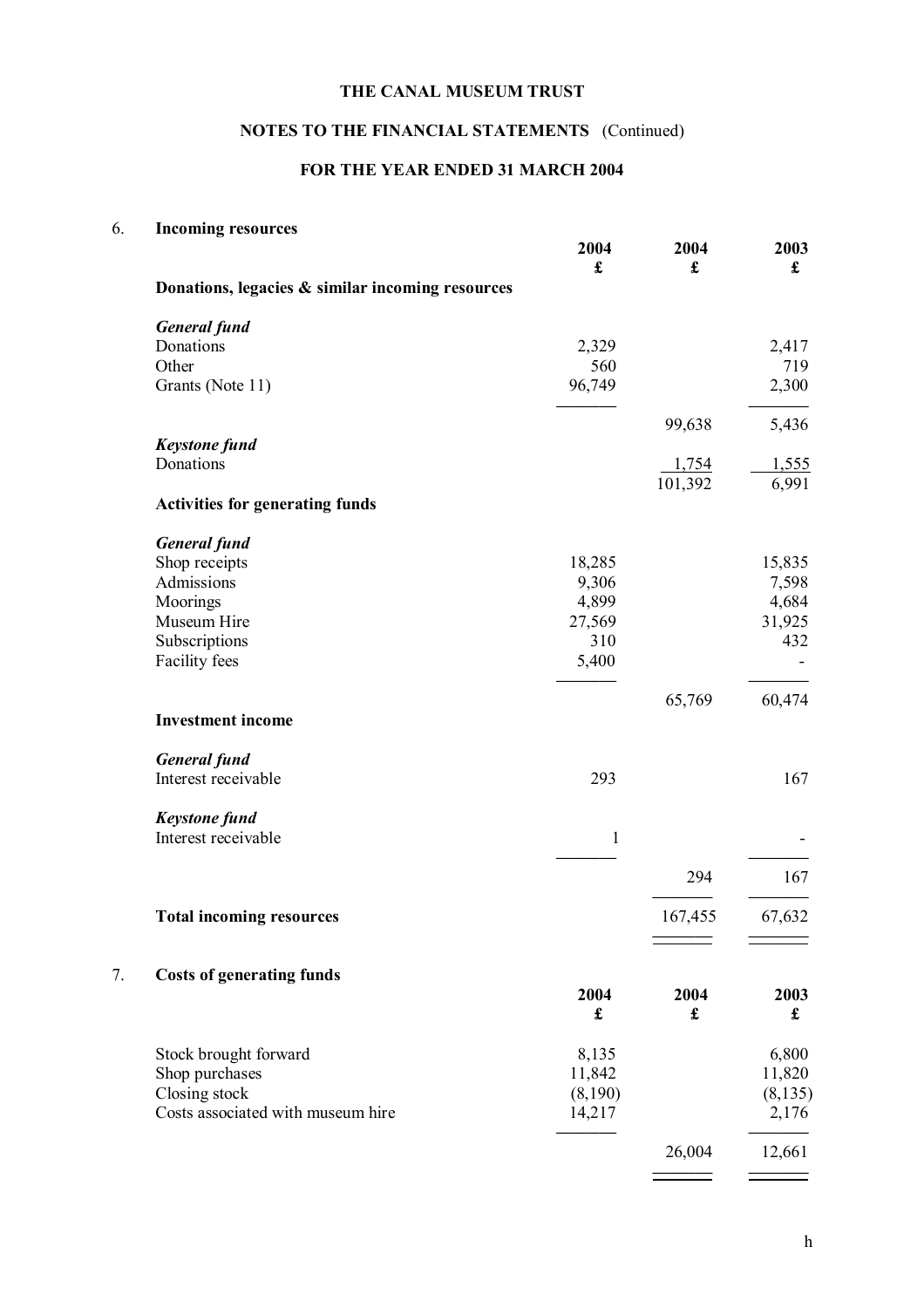## **NOTES TO THE FINANCIAL STATEMENTS** (Continued)

## **FOR THE YEAR ENDED 31 MARCH 2004**

#### 8. **Costs of activities in furtherance of charity's objects**

9. **Support costs**

|    |                                | 2004        | 2004                 | 2003        |
|----|--------------------------------|-------------|----------------------|-------------|
|    |                                | £           | £                    | £           |
|    | Buildings projects             | 75,534      |                      | 12,238      |
|    | <b>Education</b> projects      | 2,101       |                      | 2,293       |
|    | Conservation                   | 5,216       |                      | 524         |
|    | Exhibitions                    | 319         |                      | 1,353       |
|    | Equipment                      | 1,420       |                      | 2,244       |
|    | Repairs and maintenance        | 5,323       |                      | 5,921       |
|    | Light, heat, water & insurance | 4,946       |                      | 4,240       |
|    | Safety and security            | 1,194       |                      | 1,037       |
|    | Cleaning                       | 4,225       |                      | 2,054       |
|    | Bank loan interest             | 2,226       |                      | 2,858       |
|    |                                |             | 102,504              | 34,762      |
|    |                                |             |                      |             |
| 9. | <b>Support costs</b>           |             |                      |             |
|    |                                | 2004        | 2004                 | 2003        |
|    |                                | $\mathbf f$ | $\pmb{\mathfrak{L}}$ | $\mathbf f$ |
|    | Advertising                    | 3,798       |                      | 2,032       |
|    | Catering                       | 881         |                      | 436         |
|    | Printing and stationery        | 467         |                      | 538         |
|    | Postage                        | 349         |                      | 371         |
|    | Subscriptions                  | 221         |                      | 217         |
|    | Telephone                      | 754         |                      | 618         |
|    | Travel                         | 1,007       |                      | 1,669       |
|    | Sundry                         | 1,697       |                      | 3,454       |
|    |                                |             |                      |             |

#### 10. **Resources expended on managing and administering the charity**

|              | 2004<br>£ | 2004<br>$\pmb{\mathfrak{L}}$ | 2003<br>£ |
|--------------|-----------|------------------------------|-----------|
| Accountancy  | 750       |                              | 748       |
| Bank charges | 445       |                              | 631       |
|              |           | 1,195                        | 1,379     |
|              |           |                              |           |